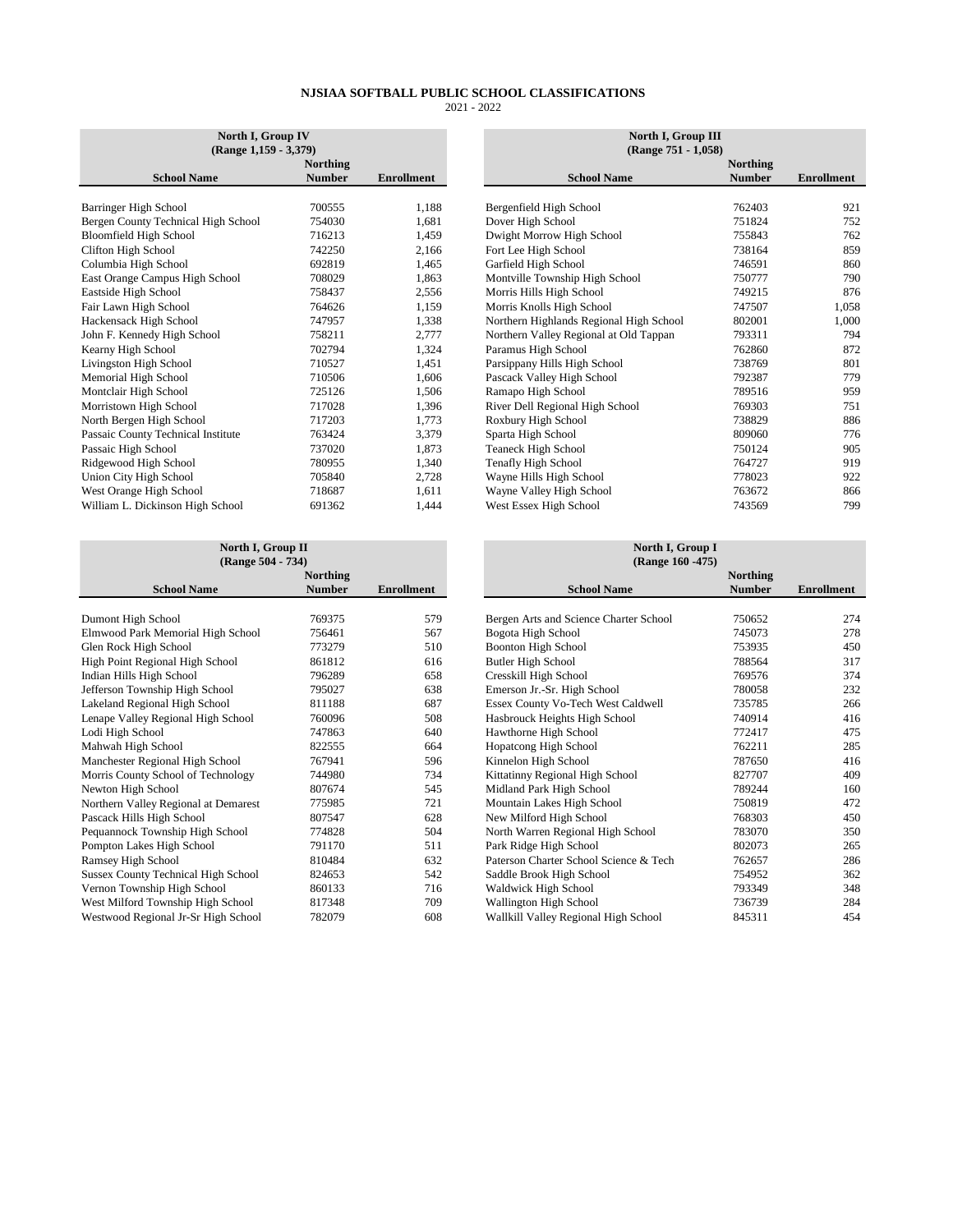| (Range 798 - 1,074)<br><b>Northing</b><br><b>Northing</b><br><b>School Name</b><br><b>Number</b><br><b>Enrollment</b><br><b>School Name</b><br><b>Number</b><br>717917<br>1,755<br>Bayonne High School<br>669660<br>Belleville High School<br>Bridgewater-Raritan High School<br>641094<br>2,029<br>Chatham High School<br>691515<br>East Side High School<br>688791<br>1,556<br>Cliffside Park High School<br>724240<br>Edison High School<br>Colonia High School<br>612521<br>1,540<br>640659<br>Cranford High School<br>Elizabeth High School<br>5,434<br>665527<br>665644<br>Franklin High School<br>613927<br>Essex County - Donald Payne Tech<br>1,597<br>698449<br>Hillsborough High School<br>Henry Snyder High School<br>606237<br>1,738<br>683696<br>Hunterdon Central Regional High School<br>James J. Ferris High School<br>613480<br>1,914<br>687742<br>Millburn High School<br>Irvington High School<br>1,201<br>687782<br>690368<br>636414<br>2,000<br>Mount Olive High School<br>John P. Stevens High School<br>737762<br>Linden High School<br>656233<br>1,308<br>North Hunterdon High School<br>653213<br>Perth Amboy High School<br>615630<br>2,027<br>North Plainfield High School<br>651769<br>Phillipsburg High School<br>685738<br>1,353<br>Nutley High School<br>722813<br>Piscataway High School<br>624639<br>Orange High School<br>703971<br>1,560<br>Rahway High School<br>Plainfield High School<br>647762<br>1,678<br>647280<br>Randolph High School<br>Ridge High School<br>1,318<br>677844<br>733593<br>663058<br>South Plainfield High School<br>Scotch Plains-Fanwood High School<br>1,150<br>639772<br>Union High School<br>681796<br>1,605<br>Summit High School<br>686948<br>Warren Hills Regional High School<br>Watchung Hills Reg High School<br>662578<br>1,404<br>706727<br>West Morris Central High School<br>Westfield High School<br>1,404<br>719762<br>659404 | North II, Group IV<br>(Range 1,159 - 5,434) |  |  | North II, Group III |  |                   |  |
|------------------------------------------------------------------------------------------------------------------------------------------------------------------------------------------------------------------------------------------------------------------------------------------------------------------------------------------------------------------------------------------------------------------------------------------------------------------------------------------------------------------------------------------------------------------------------------------------------------------------------------------------------------------------------------------------------------------------------------------------------------------------------------------------------------------------------------------------------------------------------------------------------------------------------------------------------------------------------------------------------------------------------------------------------------------------------------------------------------------------------------------------------------------------------------------------------------------------------------------------------------------------------------------------------------------------------------------------------------------------------------------------------------------------------------------------------------------------------------------------------------------------------------------------------------------------------------------------------------------------------------------------------------------------------------------------------------------------------------------------------------------------------------------------------------------------------------------------------------------------------------------------------------|---------------------------------------------|--|--|---------------------|--|-------------------|--|
|                                                                                                                                                                                                                                                                                                                                                                                                                                                                                                                                                                                                                                                                                                                                                                                                                                                                                                                                                                                                                                                                                                                                                                                                                                                                                                                                                                                                                                                                                                                                                                                                                                                                                                                                                                                                                                                                                                            |                                             |  |  |                     |  |                   |  |
|                                                                                                                                                                                                                                                                                                                                                                                                                                                                                                                                                                                                                                                                                                                                                                                                                                                                                                                                                                                                                                                                                                                                                                                                                                                                                                                                                                                                                                                                                                                                                                                                                                                                                                                                                                                                                                                                                                            |                                             |  |  |                     |  |                   |  |
|                                                                                                                                                                                                                                                                                                                                                                                                                                                                                                                                                                                                                                                                                                                                                                                                                                                                                                                                                                                                                                                                                                                                                                                                                                                                                                                                                                                                                                                                                                                                                                                                                                                                                                                                                                                                                                                                                                            |                                             |  |  |                     |  | <b>Enrollment</b> |  |
|                                                                                                                                                                                                                                                                                                                                                                                                                                                                                                                                                                                                                                                                                                                                                                                                                                                                                                                                                                                                                                                                                                                                                                                                                                                                                                                                                                                                                                                                                                                                                                                                                                                                                                                                                                                                                                                                                                            |                                             |  |  |                     |  | 999               |  |
|                                                                                                                                                                                                                                                                                                                                                                                                                                                                                                                                                                                                                                                                                                                                                                                                                                                                                                                                                                                                                                                                                                                                                                                                                                                                                                                                                                                                                                                                                                                                                                                                                                                                                                                                                                                                                                                                                                            |                                             |  |  |                     |  | 954               |  |
|                                                                                                                                                                                                                                                                                                                                                                                                                                                                                                                                                                                                                                                                                                                                                                                                                                                                                                                                                                                                                                                                                                                                                                                                                                                                                                                                                                                                                                                                                                                                                                                                                                                                                                                                                                                                                                                                                                            |                                             |  |  |                     |  | 895               |  |
|                                                                                                                                                                                                                                                                                                                                                                                                                                                                                                                                                                                                                                                                                                                                                                                                                                                                                                                                                                                                                                                                                                                                                                                                                                                                                                                                                                                                                                                                                                                                                                                                                                                                                                                                                                                                                                                                                                            |                                             |  |  |                     |  | 999               |  |
|                                                                                                                                                                                                                                                                                                                                                                                                                                                                                                                                                                                                                                                                                                                                                                                                                                                                                                                                                                                                                                                                                                                                                                                                                                                                                                                                                                                                                                                                                                                                                                                                                                                                                                                                                                                                                                                                                                            |                                             |  |  |                     |  | 838               |  |
|                                                                                                                                                                                                                                                                                                                                                                                                                                                                                                                                                                                                                                                                                                                                                                                                                                                                                                                                                                                                                                                                                                                                                                                                                                                                                                                                                                                                                                                                                                                                                                                                                                                                                                                                                                                                                                                                                                            |                                             |  |  |                     |  | 978               |  |
|                                                                                                                                                                                                                                                                                                                                                                                                                                                                                                                                                                                                                                                                                                                                                                                                                                                                                                                                                                                                                                                                                                                                                                                                                                                                                                                                                                                                                                                                                                                                                                                                                                                                                                                                                                                                                                                                                                            |                                             |  |  |                     |  | 800               |  |
|                                                                                                                                                                                                                                                                                                                                                                                                                                                                                                                                                                                                                                                                                                                                                                                                                                                                                                                                                                                                                                                                                                                                                                                                                                                                                                                                                                                                                                                                                                                                                                                                                                                                                                                                                                                                                                                                                                            |                                             |  |  |                     |  | 914               |  |
|                                                                                                                                                                                                                                                                                                                                                                                                                                                                                                                                                                                                                                                                                                                                                                                                                                                                                                                                                                                                                                                                                                                                                                                                                                                                                                                                                                                                                                                                                                                                                                                                                                                                                                                                                                                                                                                                                                            |                                             |  |  |                     |  | 984               |  |
|                                                                                                                                                                                                                                                                                                                                                                                                                                                                                                                                                                                                                                                                                                                                                                                                                                                                                                                                                                                                                                                                                                                                                                                                                                                                                                                                                                                                                                                                                                                                                                                                                                                                                                                                                                                                                                                                                                            |                                             |  |  |                     |  | 1,056             |  |
|                                                                                                                                                                                                                                                                                                                                                                                                                                                                                                                                                                                                                                                                                                                                                                                                                                                                                                                                                                                                                                                                                                                                                                                                                                                                                                                                                                                                                                                                                                                                                                                                                                                                                                                                                                                                                                                                                                            |                                             |  |  |                     |  | 1,014             |  |
|                                                                                                                                                                                                                                                                                                                                                                                                                                                                                                                                                                                                                                                                                                                                                                                                                                                                                                                                                                                                                                                                                                                                                                                                                                                                                                                                                                                                                                                                                                                                                                                                                                                                                                                                                                                                                                                                                                            |                                             |  |  |                     |  | 864               |  |
|                                                                                                                                                                                                                                                                                                                                                                                                                                                                                                                                                                                                                                                                                                                                                                                                                                                                                                                                                                                                                                                                                                                                                                                                                                                                                                                                                                                                                                                                                                                                                                                                                                                                                                                                                                                                                                                                                                            |                                             |  |  |                     |  | 846               |  |
|                                                                                                                                                                                                                                                                                                                                                                                                                                                                                                                                                                                                                                                                                                                                                                                                                                                                                                                                                                                                                                                                                                                                                                                                                                                                                                                                                                                                                                                                                                                                                                                                                                                                                                                                                                                                                                                                                                            |                                             |  |  |                     |  | 912               |  |
|                                                                                                                                                                                                                                                                                                                                                                                                                                                                                                                                                                                                                                                                                                                                                                                                                                                                                                                                                                                                                                                                                                                                                                                                                                                                                                                                                                                                                                                                                                                                                                                                                                                                                                                                                                                                                                                                                                            |                                             |  |  |                     |  | 838               |  |
|                                                                                                                                                                                                                                                                                                                                                                                                                                                                                                                                                                                                                                                                                                                                                                                                                                                                                                                                                                                                                                                                                                                                                                                                                                                                                                                                                                                                                                                                                                                                                                                                                                                                                                                                                                                                                                                                                                            |                                             |  |  |                     |  | 1,074             |  |
|                                                                                                                                                                                                                                                                                                                                                                                                                                                                                                                                                                                                                                                                                                                                                                                                                                                                                                                                                                                                                                                                                                                                                                                                                                                                                                                                                                                                                                                                                                                                                                                                                                                                                                                                                                                                                                                                                                            |                                             |  |  |                     |  | 800               |  |
|                                                                                                                                                                                                                                                                                                                                                                                                                                                                                                                                                                                                                                                                                                                                                                                                                                                                                                                                                                                                                                                                                                                                                                                                                                                                                                                                                                                                                                                                                                                                                                                                                                                                                                                                                                                                                                                                                                            |                                             |  |  |                     |  | 863               |  |
|                                                                                                                                                                                                                                                                                                                                                                                                                                                                                                                                                                                                                                                                                                                                                                                                                                                                                                                                                                                                                                                                                                                                                                                                                                                                                                                                                                                                                                                                                                                                                                                                                                                                                                                                                                                                                                                                                                            |                                             |  |  |                     |  | 861               |  |
|                                                                                                                                                                                                                                                                                                                                                                                                                                                                                                                                                                                                                                                                                                                                                                                                                                                                                                                                                                                                                                                                                                                                                                                                                                                                                                                                                                                                                                                                                                                                                                                                                                                                                                                                                                                                                                                                                                            |                                             |  |  |                     |  | 798               |  |
| Woodbridge High School<br>631453<br>1,153<br>West Morris Mendham High School<br>708595                                                                                                                                                                                                                                                                                                                                                                                                                                                                                                                                                                                                                                                                                                                                                                                                                                                                                                                                                                                                                                                                                                                                                                                                                                                                                                                                                                                                                                                                                                                                                                                                                                                                                                                                                                                                                     |                                             |  |  |                     |  | 824               |  |

| North II, Group IV<br>Range 1,159 - 5,434) |                 |                   | North II, Group III<br>(Range 798 - 1,074) |                 |                   |
|--------------------------------------------|-----------------|-------------------|--------------------------------------------|-----------------|-------------------|
|                                            | <b>Northing</b> |                   |                                            | <b>Northing</b> |                   |
| e                                          | <b>Number</b>   | <b>Enrollment</b> | <b>School Name</b>                         | <b>Number</b>   | <b>Enrollment</b> |
|                                            |                 |                   |                                            |                 |                   |
|                                            | 669660          | 1.755             | Belleville High School                     | 717917          | 999               |
| hool                                       | 641094          | 2,029             | Chatham High School                        | 691515          | 954               |
|                                            | 688791          | 1.556             | Cliffside Park High School                 | 724240          | 895               |
|                                            | 612521          | 1,540             | Colonia High School                        | 640659          | 999               |
|                                            | 665527          | 5,434             | Cranford High School                       | 665644          | 838               |
|                                            | 613927          | 1,597             | Essex County - Donald Payne Tech           | 698449          | 978               |
|                                            | 606237          | 1,738             | Henry Snyder High School                   | 683696          | 800               |
| High School                                | 613480          | 1.914             | James J. Ferris High School                | 687742          | 914               |
|                                            | 690368          | 1,201             | Millburn High School                       | 687782          | 984               |
|                                            | 636414          | 2,000             | Mount Olive High School                    | 737762          | 1,056             |
|                                            | 656233          | 1,308             | North Hunterdon High School                | 653213          | 1,014             |
|                                            | 615630          | 2,027             | North Plainfield High School               | 651769          | 864               |
|                                            | 685738          | 1,353             | Nutley High School                         | 722813          | 846               |
|                                            | 624639          | 1,560             | Orange High School                         | 703971          | 912               |
|                                            | 647762          | 1,678             | Rahway High School                         | 647280          | 838               |
|                                            | 677844          | 1,318             | Randolph High School                       | 733593          | 1,074             |
| School                                     | 663058          | 1,150             | South Plainfield High School               | 639772          | 800               |
|                                            | 681796          | 1,605             | Summit High School                         | 686948          | 863               |
| hool                                       | 662578          | 1,404             | Warren Hills Regional High School          | 706727          | 861               |
|                                            | 659404          | 1,404             | West Morris Central High School            | 719762          | 798               |
|                                            | 631453          | 1,153             | West Morris Mendham High School            | 708595          | 824               |
|                                            |                 |                   |                                            |                 |                   |

| North II, Group II<br>(Range 488 - 715) |                 |                   | North II, Group I<br>(Range 253 - 473) |                 |                   |  |
|-----------------------------------------|-----------------|-------------------|----------------------------------------|-----------------|-------------------|--|
|                                         | <b>Northing</b> |                   |                                        | <b>Northing</b> |                   |  |
| <b>School Name</b>                      | <b>Number</b>   | <b>Enrollment</b> | <b>School Name</b>                     | <b>Number</b>   | <b>Enrollment</b> |  |
| Arts High School                        | 692558          | 500               | American History High School           | 690990          | 346               |  |
| Bernards High School                    | 687930          | 603               | Belvidere High School                  | 725557          | 276               |  |
| Central High School                     | 691049          | 561               | Cedar Grove High School                | 735201          | 376               |  |
| Dr. Ronald E. McNair Academic HS        | 689875          | 541               | David Brearley High School             | 672577          | 381               |  |
| Essex County Vo-Tech Market St          | 694581          | 510               | Glen Ridge High School                 | 716157          | 431               |  |
| Hackettstown High School                | 733176          | 669               | Henry P. Becton Regional High School   | 728475          | 444               |  |
| Hanover Park High School                | 717856          | 550               | Hoboken High School                    | 697299          | 322               |  |
| Harrison High School                    | 698396          | 515               | Jonathan Dayton High School            | 682546          | 430               |  |
| James Caldwell High School              | 730829          | 617               | Malcolm X Shabazz High School          | 687569          | 257               |  |
| Leonia High School                      | 742581          | 634               | North Arlington High School            | 712632          | 396               |  |
| Lincoln High School                     | 686748          | 713               | Palisades Park Jr-Sr High School       | 730978          | 385               |  |
| Lyndhurst High School                   | 719832          | 571               | Ridgefield Memorial High School        | 728095          | 368               |  |
| Madison High School                     | 705410          | 649               | Roselle Park High School               | 667595          | 454               |  |
| New Providence High School              | 679887          | 492               | Secaucus High School                   | 717876          | 450               |  |
| Parsippany High School                  | 741906          | 692               | University Academy Charter             | 684337          | 339               |  |
| Passaic Valley High School              | 744948          | 715               | University High School                 | 687703          | 330               |  |
| Ridgefield Park Jr-Sr High School       | 738106          | 688               | Warren County Technical School         | 695659          | 344               |  |
| Rutherford High School                  | 726925          | 549               | Weehawken High School                  | 707293          | 253               |  |
| Science Park High School                | 694582          | 574               | Weequahic High School                  | 683318          | 274               |  |
| Technology High School (Newark)         | 700792          | 529               | West Side High School                  | 695149          | 447               |  |
| Verona High School                      | 730700          | 488               | Whippany Park High School              | 722280          | 473               |  |

|          |                   |                                      | North II, Group I<br>(Range 253 - 473) |                   |  |  |  |
|----------|-------------------|--------------------------------------|----------------------------------------|-------------------|--|--|--|
| Northing |                   |                                      | <b>Northing</b>                        |                   |  |  |  |
| Number   | <b>Enrollment</b> | <b>School Name</b>                   | <b>Number</b>                          | <b>Enrollment</b> |  |  |  |
|          |                   |                                      |                                        |                   |  |  |  |
| 692558   | 500               | American History High School         | 690990                                 | 346               |  |  |  |
| 687930   | 603               | Belvidere High School                | 725557                                 | 276               |  |  |  |
| 691049   | 561               | Cedar Grove High School              | 735201                                 | 376               |  |  |  |
| 689875   | 541               | David Brearley High School           | 672577                                 | 381               |  |  |  |
| 694581   | 510               | Glen Ridge High School               | 716157                                 | 431               |  |  |  |
| 733176   | 669               | Henry P. Becton Regional High School | 728475                                 | 444               |  |  |  |
| 717856   | 550               | Hoboken High School                  | 697299                                 | 322               |  |  |  |
| 698396   | 515               | Jonathan Dayton High School          | 682546                                 | 430               |  |  |  |
| 730829   | 617               | Malcolm X Shabazz High School        | 687569                                 | 257               |  |  |  |
| 742581   | 634               | North Arlington High School          | 712632                                 | 396               |  |  |  |
| 686748   | 713               | Palisades Park Jr-Sr High School     | 730978                                 | 385               |  |  |  |
| 719832   | 571               | Ridgefield Memorial High School      | 728095                                 | 368               |  |  |  |
| 705410   | 649               | Roselle Park High School             | 667595                                 | 454               |  |  |  |
| 679887   | 492               | Secaucus High School                 | 717876                                 | 450               |  |  |  |
| 741906   | 692               | University Academy Charter           | 684337                                 | 339               |  |  |  |
| 744948   | 715               | University High School               | 687703                                 | 330               |  |  |  |
| 738106   | 688               | Warren County Technical School       | 695659                                 | 344               |  |  |  |
| 726925   | 549               | Weehawken High School                | 707293                                 | 253               |  |  |  |
| 694582   | 574               | Weequahic High School                | 683318                                 | 274               |  |  |  |
| 700792   | 529               | West Side High School                | 695149                                 | 447               |  |  |  |
| 730700   | 488               | Whippany Park High School            | 722280                                 | 473               |  |  |  |
|          |                   | Wood-Ridge High School               | 734244                                 | 284               |  |  |  |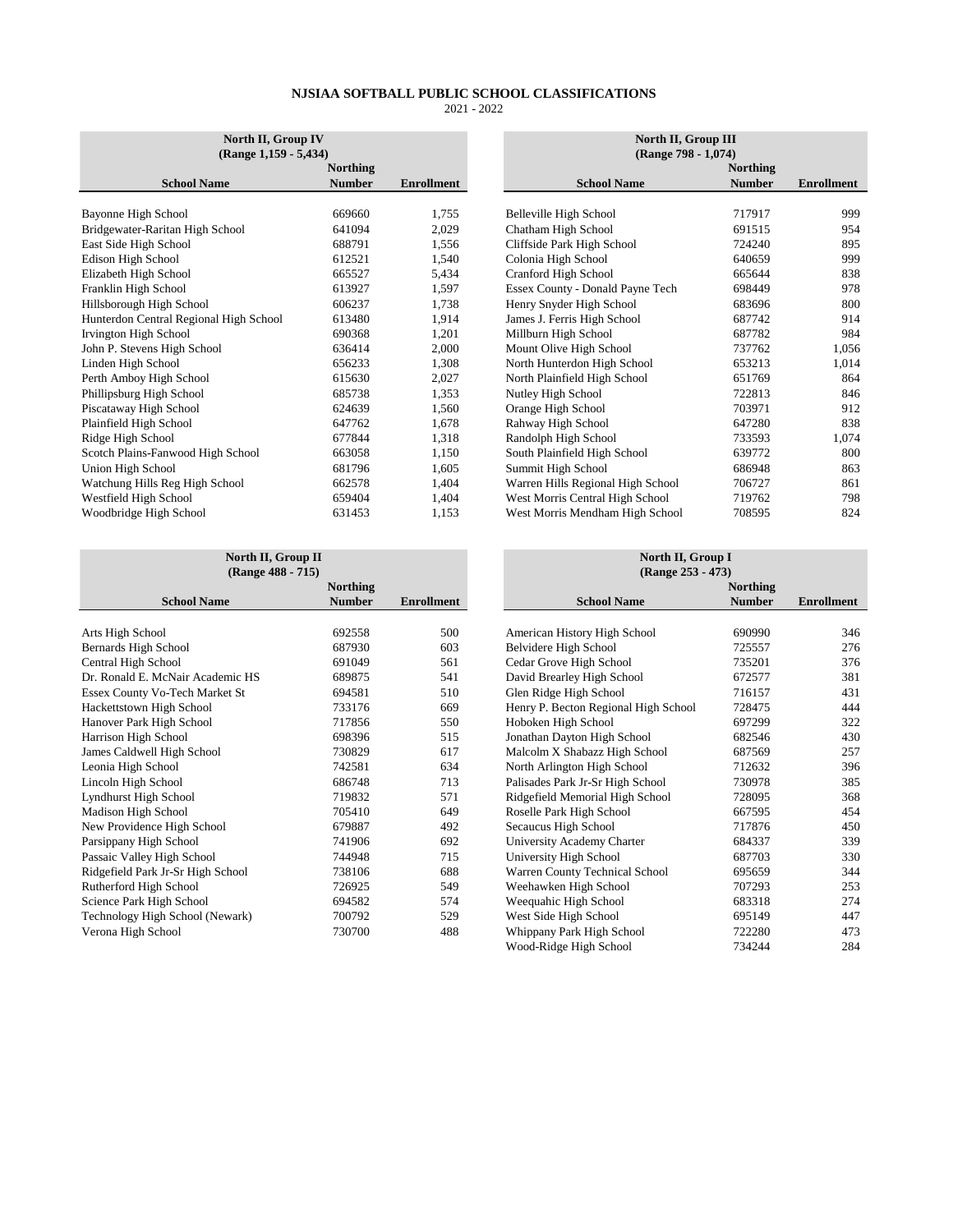| <b>Central, Group IV</b>             |                 |                   |  |  |  |  |  |
|--------------------------------------|-----------------|-------------------|--|--|--|--|--|
| (Range 1,101 - 2,362)                |                 |                   |  |  |  |  |  |
|                                      | <b>Northing</b> |                   |  |  |  |  |  |
| <b>School Name</b>                   | <b>Number</b>   | <b>Enrollment</b> |  |  |  |  |  |
|                                      |                 |                   |  |  |  |  |  |
| East Brunswick High School           | 583066          | 2,002             |  |  |  |  |  |
| Freehold Township High School        | 505181          | 1,470             |  |  |  |  |  |
| Hightstown High School               | 519773          | 1,150             |  |  |  |  |  |
| Howell High School                   | 492909          | 1,534             |  |  |  |  |  |
| Jackson Memorial High School         | 464363          | 1,172             |  |  |  |  |  |
| Manalapan High School                | 529893          | 1,330             |  |  |  |  |  |
| Marlboro High School                 | 544983          | 1,360             |  |  |  |  |  |
| Middletown High School South         | 557456          | 1,180             |  |  |  |  |  |
| Monroe Township High School          | 544359          | 1,812             |  |  |  |  |  |
| Montgomery High School               | 577047          | 1,158             |  |  |  |  |  |
| New Brunswick High School            | 599617          | 1,912             |  |  |  |  |  |
| North Brunswick Township High School | 589622          | 1,409             |  |  |  |  |  |
| Northern Burlington Regional HS      | 456554          | 1,109             |  |  |  |  |  |
| Old Bridge High School               | 573209          | 2,025             |  |  |  |  |  |
| Pennsauken High School               | 420424          | 1,101             |  |  |  |  |  |
| Princeton High School                | 554914          | 1,132             |  |  |  |  |  |
| Rancocas Valley Regional High School | 426362          | 1,595             |  |  |  |  |  |
| Sayreville War Memorial High School  | 593494          | 1,318             |  |  |  |  |  |
| South Brunswick High School          | 561248          | 2,213             |  |  |  |  |  |
| <b>Trenton Central High School</b>   | 504979          | 2,124             |  |  |  |  |  |
| WW-P North (Coop with WW-P South)    | 542872          | 2,362             |  |  |  |  |  |

| <b>Central, Group IV</b>                                 |                                      | <b>Central, Group III</b>              |
|----------------------------------------------------------|--------------------------------------|----------------------------------------|
| $(Range 1,101 - 2,362)$<br><b>Northing</b>               |                                      | (Range 753 - 1,094)<br><b>Northing</b> |
| <b>School Name</b><br><b>Number</b><br><b>Enrollment</b> | <b>School Name</b>                   | <b>Number</b>                          |
|                                                          |                                      |                                        |
| East Brunswick High School<br>2,002<br>583066            | Allentown High School                | 488060                                 |
| Freehold Township High School<br>505181<br>1,470         | <b>Brick Memorial High School</b>    | 463079                                 |
| <b>Hightstown High School</b><br>519773<br>1,150         | Colts Neck High School               | 525776                                 |
| Howell High School<br>492909<br>1,534                    | Ewing High School                    | 517526                                 |
| Jackson Memorial High School<br>1,172<br>464363          | Freehold Boro High School            | 522531                                 |
| Manalapan High School<br>529893<br>1,330                 | Hamilton High School East            | 503272                                 |
| Marlboro High School<br>544983<br>1,360                  | Hamilton High School West            | 497211                                 |
| Middletown High School South<br>1,180<br>557456          | Hopewell Valley Central High School  | 544436                                 |
| Monroe Township High School<br>544359<br>1,812           | Jackson Liberty High School          | 458135                                 |
| Montgomery High School<br>577047<br>1,158                | John F. Kennedy Memorial High School | 633528                                 |
| New Brunswick High School<br>1,912<br>599617             | Lakewood High School                 | 461561                                 |
| North Brunswick Township High School<br>1,409<br>589622  | Lawrence High School                 | 521504                                 |
| Northern Burlington Regional HS<br>1,109<br>456554       | Long Branch High School              | 531106                                 |
| Old Bridge High School<br>573209<br>2,025                | Matawan Regional High School         | 574487                                 |
| Pennsauken High School<br>420424<br>1,101                | Middletown High School North         | 571161                                 |
| Princeton High School<br>554914<br>1,132                 | Neptune High School                  | 502695                                 |
| Rancocas Valley Regional High School<br>426362<br>1,595  | Ocean Township High School           | 522204                                 |
| Sayreville War Memorial High School<br>1,318<br>593494   | Red Bank Regional High School        | 552684                                 |
| 2,213<br>South Brunswick High School<br>561248           | Robbinsville High School             | 511632                                 |
| <b>Trenton Central High School</b><br>2,124<br>504979    | Somerville High School               | 635872                                 |
| WW-P North (Coop with WW-P South)<br>542872<br>2.362     | Wall Township High School            | 486980                                 |

| <b>Central, Group II</b><br>(Range 494 - 731) |                 | <b>Central, Group I</b><br>(Range 156 - 482) |                                        |
|-----------------------------------------------|-----------------|----------------------------------------------|----------------------------------------|
|                                               | <b>Northing</b> |                                              |                                        |
| <b>School Name</b>                            | <b>Number</b>   | <b>Enrollment</b>                            | <b>School Name</b>                     |
|                                               |                 |                                              |                                        |
| Abraham Clark High School                     | 663134          | 570                                          | Academy for Urban Leadership Charter   |
| Arthur L. Johnson High School                 | 652055          | 516                                          | Asbury Park High School                |
| Bordentown Regional High School               | 480459          | 585                                          | Burlington City High School            |
| <b>Bound Brook High School</b>                | 631517          | 494                                          | Dunellen High School                   |
| Carteret High School                          | 636510          | 728                                          | Florence Township Memorial High School |
| Delaware Valley Regional High School          | 629936          | 517                                          | Henry Hudson Regional High School      |
| East Brunswick Vo-Tech                        | 577938          | 593                                          | Highland Park High School              |
| Governor Livingston High School               | 675224          | 725                                          | Keansburg High School                  |
| Hamilton High School North                    | 508717          | 696                                          | Keyport High School                    |
| Hillside High School                          | 677069          | 645                                          | Manville High School                   |
| Holmdel High School                           | 564532          | 704                                          | Middlesex High School                  |
| Manasquan High School                         | 471713          | 730                                          | New Egypt High School                  |
| Metuchen High School                          | 626373          | 558                                          | Palmyra High School                    |
| Monmouth Regional High School                 | 536018          | 668                                          | Perth Amboy Technical High School      |
| Piscataway Technical High School              | 616455          | 513                                          | Point Pleasant Beach High School       |
| Point Pleasant Borough High School            | 454094          | 662                                          | Riverside High School                  |
| Raritan High School                           | 580492          | 648                                          | Shore Regional High School             |
| Rumson-Fair Haven Regional HS                 | 559763          | 716                                          | Somerset County Vo-Tech High School    |
| South River High School                       | 584509          | 572                                          | South Amboy High School                |
| Spotswood High School                         | 570295          | 529                                          | South Hunterdon Regional High School   |
| Voorhees High School                          | 679056          | 731                                          | Willingboro High School                |

| <b>Central, Group II</b>             |                 |            | Central, Group I                       |                 |                   |  |  |
|--------------------------------------|-----------------|------------|----------------------------------------|-----------------|-------------------|--|--|
| (Range 494 - 731)                    |                 |            | (Range 156 - 482)                      |                 |                   |  |  |
|                                      | <b>Northing</b> |            |                                        | <b>Northing</b> |                   |  |  |
| <b>School Name</b>                   | <b>Number</b>   | Enrollment | <b>School Name</b>                     | <b>Number</b>   | <b>Enrollment</b> |  |  |
|                                      |                 |            |                                        |                 |                   |  |  |
| Abraham Clark High School            | 663134          | 570        | Academy for Urban Leadership Charter   | 614752          | 281               |  |  |
| Arthur L. Johnson High School        | 652055          | 516        | Asbury Park High School                | 508451          | 375               |  |  |
| Bordentown Regional High School      | 480459          | 585        | <b>Burlington City High School</b>     | 450623          | 411               |  |  |
| Bound Brook High School              | 631517          | 494        | Dunellen High School                   | 640677          | 247               |  |  |
| Carteret High School                 | 636510          | 728        | Florence Township Memorial High School | 458588          | 377               |  |  |
| Delaware Valley Regional High School | 629936          | 517        | Henry Hudson Regional High School      | 568262          | 156               |  |  |
| East Brunswick Vo-Tech               | 577938          | 593        | Highland Park High School              | 607713          | 359               |  |  |
| Governor Livingston High School      | 675224          | 725        | Keansburg High School                  | 586044          | 284               |  |  |
| Hamilton High School North           | 508717          | 696        | Keyport High School                    | 581098          | 242               |  |  |
| Hillside High School                 | 677069          | 645        | Manville High School                   | 622982          | 326               |  |  |
| Holmdel High School                  | 564532          | 704        | Middlesex High School                  | 636919          | 458               |  |  |
| Manasquan High School                | 471713          | 730        | New Egypt High School                  | 455670          | 240               |  |  |
| Metuchen High School                 | 626373          | 558        | Palmyra High School                    | 426151          | 291               |  |  |
| Monmouth Regional High School        | 536018          | 668        | Perth Amboy Technical High School      | 611662          | 202               |  |  |
| Piscataway Technical High School     | 616455          | 513        | Point Pleasant Beach High School       | 457575          | 284               |  |  |
| Point Pleasant Borough High School   | 454094          | 662        | Riverside High School                  | 437761          | 307               |  |  |
| Raritan High School                  | 580492          | 648        | Shore Regional High School             | 532907          | 448               |  |  |
| Rumson-Fair Haven Regional HS        | 559763          | 716        | Somerset County Vo-Tech High School    | 638715          | 398               |  |  |
| South River High School              | 584509          | 572        | South Amboy High School                | 600342          | 223               |  |  |
| Spotswood High School                | 570295          | 529        | South Hunterdon Regional High School   | 566139          | 222               |  |  |
| Voorhees High School                 | 679056          | 731        | Willingboro High School                | 429254          | 482               |  |  |
|                                      |                 |            | Woodbridge Academy                     | 621905          | 216               |  |  |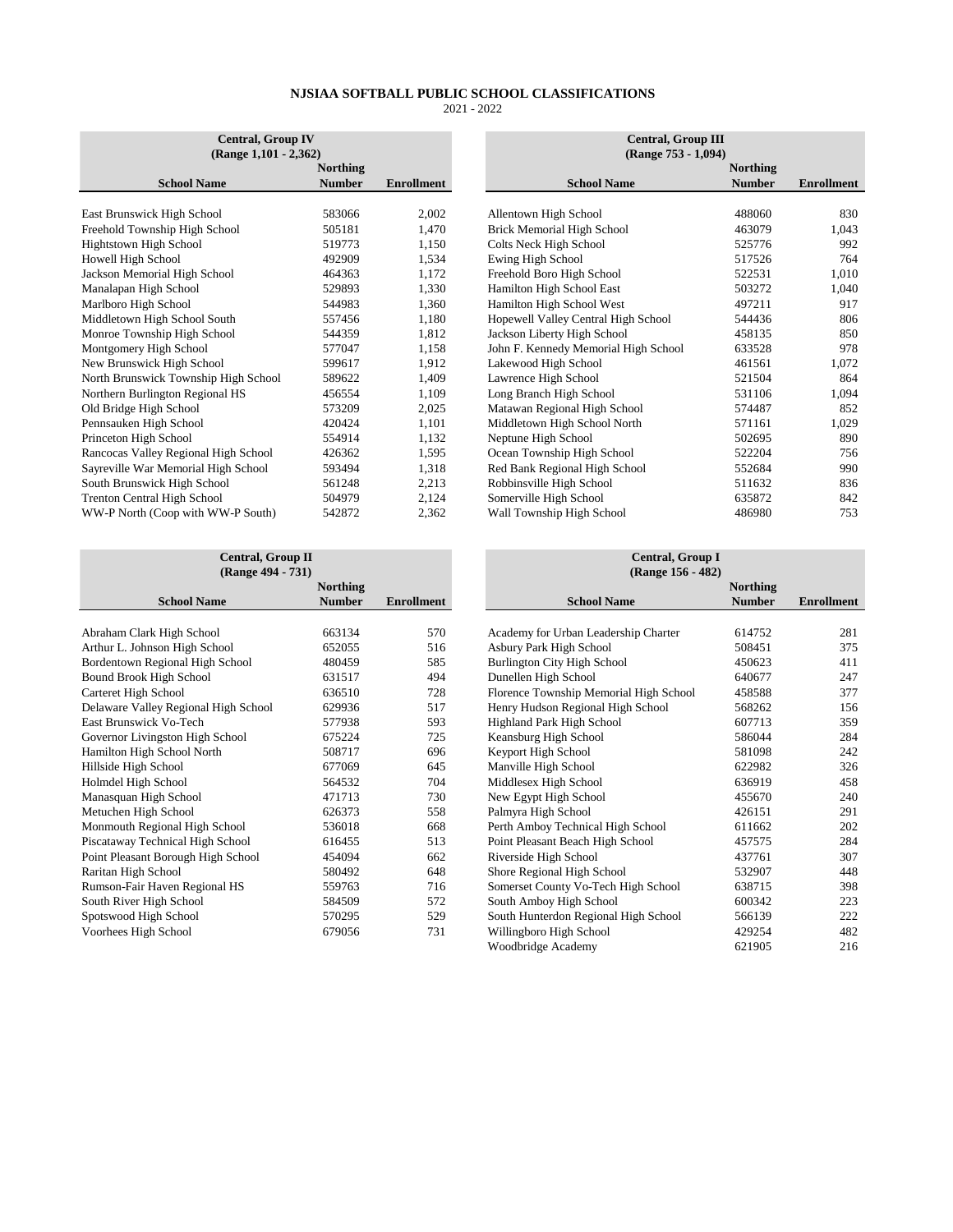| South, Group IV<br>$(Range 1,097 - 2,019)$     |                 |                   | South, Group III<br>(Range 784 - 1,025) |                 |                   |  |
|------------------------------------------------|-----------------|-------------------|-----------------------------------------|-----------------|-------------------|--|
|                                                | <b>Northing</b> |                   |                                         | <b>Northing</b> |                   |  |
| <b>School Name</b>                             | <b>Number</b>   | <b>Enrollment</b> | <b>School Name</b>                      | <b>Number</b>   | <b>Enrollment</b> |  |
|                                                |                 |                   |                                         |                 |                   |  |
| <b>Atlantic City High School</b>               | 195062          | 1,392             | Absegami High School                    | 235778          | 851               |  |
| <b>Atlantic County Institute of Technology</b> | 222248          | 1,311             | Brick Township High School              | 451737          | 945               |  |
| Bridgeton High School                          | 221412          | 1,240             | <b>Burlington County TechWestampton</b> | 431893          | 946               |  |
| Camden County Tech at Sicklerville             | 338673          | 1,097             | Burlington Township High School         | 448156          | 864               |  |
| Central Regional High School                   | 385817          | 1,171             | Cherry Hill High School West            | 400012          | 1,018             |  |
| Cherokee High School                           | 377908          | 1.646             | Cumberland Regional High School         | 235115          | 813               |  |
| Cherry Hill High School East                   | 380313          | 1,590             | Delsea Regional High School             | 283308          | 803               |  |
| Clearview Regional High School                 | 335416          | 1,106             | Hammonton High School                   | 300450          | 1,025             |  |
| Eastern High School                            | 370330          | 1,468             | Highland Regional High School           | 352582          | 891               |  |
| Egg Harbor Township High School                | 204488          | 1,756             | Lacey Township High School              | 372587          | 906               |  |
| Gloucester County Institute of Tech            | 349839          | 1,202             | Mainland Regional High School           | 186268          | 910               |  |
| Kingsway Regional High School                  | 338847          | 1,363             | Moorestown High School                  | 420915          | 977               |  |
| Lenape High School                             | 396439          | 1,452             | Ocean City High School                  | 162756          | 947               |  |
| Millville Senior High School                   | 207801          | 1,212             | Pemberton Township High School          | 421822          | 786               |  |
| Shawnee High School                            | 373217          | 1,175             | Pinelands Regional High School          | 282849          | 793               |  |
| Southern Regional High School                  | 321363          | 1,442             | Seneca High School                      | 372090          | 784               |  |
| Toms River High School East                    | 413395          | 1,150             | Timber Creek High School                | 338495          | 900               |  |
| Toms River High School North                   | 418784          | 1,382             | Toms River High School South            | 408701          | 973               |  |
| Vineland High School                           | 234612          | 2,019             | Triton Regional High School             | 370516          | 839               |  |
| Washington Township High School                | 331522          | 1,648             | Winslow Township High School            | 332430          | 906               |  |
| Williamstown High School                       | 309759          | 1,360             | Woodrow Wilson High School              | 406209          | 821               |  |

| <b>Northing</b>                     |               |                   | <b>Northing</b>                        |               |                   |  |
|-------------------------------------|---------------|-------------------|----------------------------------------|---------------|-------------------|--|
| <b>School Name</b>                  | <b>Number</b> | <b>Enrollment</b> | <b>School Name</b>                     | <b>Number</b> | <b>Enrollment</b> |  |
| <b>Barnegat High School</b>         | 341690        | 690               | Arthur P. Schalick High School         | 253992        | 368               |  |
| Burlington County Tech Medford      | 386668        | 696               | Audubon High School                    | 383604        | 427               |  |
| Camden County Tech at Pennsauken    | 403395        | 602               | Buena Regional High School             | 255994        | 408               |  |
| Camden High School                  | 400695        | 647               | Camden Academy Charter School          | 410066        | 449               |  |
| Cedar Creek High School             | 261457        | 736               | Cape May County Tech High School       | 98818         | 425               |  |
| Cinnaminson High School             | 427112        | 602               | Clayton High School                    | 302836        | 330               |  |
| Collingswood High School            | 393828        | 563               | Gateway Regional High School           | 358992        | 432               |  |
| Delran High School                  | 430066        | 707               | Glassboro High School                  | 321240        | 396               |  |
| Deptford Township High School       | 356640        | 742               | Gloucester City Jr-Sr High School      | 384255        | 452               |  |
| Haddon Heights High School          | 382768        | 655               | Haddon Township High School            | 390910        | 460               |  |
| Haddonfield Memorial High School    | 389412        | 671               | KIPP: Cooper Norcross Academy          | 403131        | 238               |  |
| Lindenwold High School              | 360102        | 492               | <b>LEAP Academy University Charter</b> | 388663        | 376               |  |
| Lower Cape May Regional High School | 54144         | 579               | Maple Shade High School                | 406524        | 399               |  |
| Manchester Township High School     | 426978        | 698               | Paulsboro High School                  | 366230        | 265               |  |
| Mastery High School of Camden       | 408714        | 581               | Penns Grove High School                | 323524        | 392               |  |
| Middle Township High School         | 88311         | 555               | Pennsville Memorial High School        | 298623        | 324               |  |
| Oakcrest High School                | 226886        | 698               | Pitman High School                     | 331023        | 251               |  |
| Overbrook High School               | 343819        | 515               | Salem High School                      | 267906        | 299               |  |
| Pleasantville High School           | 209264        | 667               | Wildwood High School                   | 55741         | 198               |  |
| <b>Sterling High School</b>         | 365615        | 689               | Woodbury High School                   | 367103        | 341               |  |
| West Deptford Township High School  | 372730        | 639               | Woodstown High School                  | 298698        | 432               |  |

|                    |                   | South, Group III                        |                                        |                   |  |  |  |  |  |
|--------------------|-------------------|-----------------------------------------|----------------------------------------|-------------------|--|--|--|--|--|
|                    |                   |                                         | (Range 784 - 1,025)<br><b>Northing</b> |                   |  |  |  |  |  |
| Northing<br>Number | <b>Enrollment</b> | <b>School Name</b>                      | <b>Number</b>                          | <b>Enrollment</b> |  |  |  |  |  |
|                    |                   |                                         |                                        |                   |  |  |  |  |  |
| 195062             | 1,392             | Absegami High School                    | 235778                                 | 851               |  |  |  |  |  |
| 222248             | 1,311             | Brick Township High School              | 451737                                 | 945               |  |  |  |  |  |
| 221412             | 1,240             | <b>Burlington County TechWestampton</b> | 431893                                 | 946               |  |  |  |  |  |
| 338673             | 1,097             | Burlington Township High School         | 448156                                 | 864               |  |  |  |  |  |
| 385817             | 1,171             | Cherry Hill High School West            | 400012                                 | 1,018             |  |  |  |  |  |
| 377908             | 1,646             | Cumberland Regional High School         | 235115                                 | 813               |  |  |  |  |  |
| 380313             | 1,590             | Delsea Regional High School             | 283308                                 | 803               |  |  |  |  |  |
| 335416             | 1,106             | Hammonton High School                   | 300450                                 | 1,025             |  |  |  |  |  |
| 370330             | 1,468             | Highland Regional High School           | 352582                                 | 891               |  |  |  |  |  |
| 204488             | 1,756             | Lacey Township High School              | 372587                                 | 906               |  |  |  |  |  |
| 349839             | 1,202             | Mainland Regional High School           | 186268                                 | 910               |  |  |  |  |  |
| 338847             | 1,363             | Moorestown High School                  | 420915                                 | 977               |  |  |  |  |  |
| 396439             | 1,452             | Ocean City High School                  | 162756                                 | 947               |  |  |  |  |  |
| 207801             | 1,212             | Pemberton Township High School          | 421822                                 | 786               |  |  |  |  |  |
| 373217             | 1,175             | Pinelands Regional High School          | 282849                                 | 793               |  |  |  |  |  |
| 321363             | 1,442             | Seneca High School                      | 372090                                 | 784               |  |  |  |  |  |
| 413395             | 1,150             | Timber Creek High School                | 338495                                 | 900               |  |  |  |  |  |
| 418784             | 1,382             | Toms River High School South            | 408701                                 | 973               |  |  |  |  |  |
| 234612             | 2,019             | <b>Triton Regional High School</b>      | 370516                                 | 839               |  |  |  |  |  |
| 331522             | 1,648             | Winslow Township High School            | 332430                                 | 906               |  |  |  |  |  |
| 309759             | 1,360             | Woodrow Wilson High School              | 406209                                 | 821               |  |  |  |  |  |

| South, Group II                    |                                        |                 |
|------------------------------------|----------------------------------------|-----------------|
| (Range 492 - 742)                  | South, Group I<br>(Range 198 - 460)    |                 |
| <b>Northing</b>                    |                                        | <b>Northing</b> |
| <b>Number</b><br><b>Enrollment</b> | <b>School Name</b>                     | <b>Number</b>   |
|                                    |                                        |                 |
| 341690<br>690                      | Arthur P. Schalick High School         | 253992          |
| 386668<br>696                      | Audubon High School                    | 383604          |
| 602<br>403395                      | Buena Regional High School             | 255994          |
| 647<br>400695                      | Camden Academy Charter School          | 410066          |
| 736<br>261457                      | Cape May County Tech High School       | 98818           |
| 427112<br>602                      | Clayton High School                    | 302836          |
| 563<br>393828                      | Gateway Regional High School           | 358992          |
| 430066<br>707                      | Glassboro High School                  | 321240          |
| 356640<br>742                      | Gloucester City Jr-Sr High School      | 384255          |
| 382768<br>655                      | Haddon Township High School            | 390910          |
| 389412<br>671                      | KIPP: Cooper Norcross Academy          | 403131          |
| 360102<br>492                      | <b>LEAP Academy University Charter</b> | 388663          |
| 579<br>54144                       | Maple Shade High School                | 406524          |
| 698<br>426978                      | Paulsboro High School                  | 366230          |
| 581<br>408714                      | Penns Grove High School                | 323524          |
| 88311<br>555                       | Pennsville Memorial High School        | 298623          |
| 226886<br>698                      | Pitman High School                     | 331023          |
| 343819<br>515                      | Salem High School                      | 267906          |
| 667<br>209264                      | Wildwood High School                   | 55741           |
| 365615<br>689                      | Woodbury High School                   | 367103          |
| 639<br>372730                      | Woodstown High School                  | 298698          |